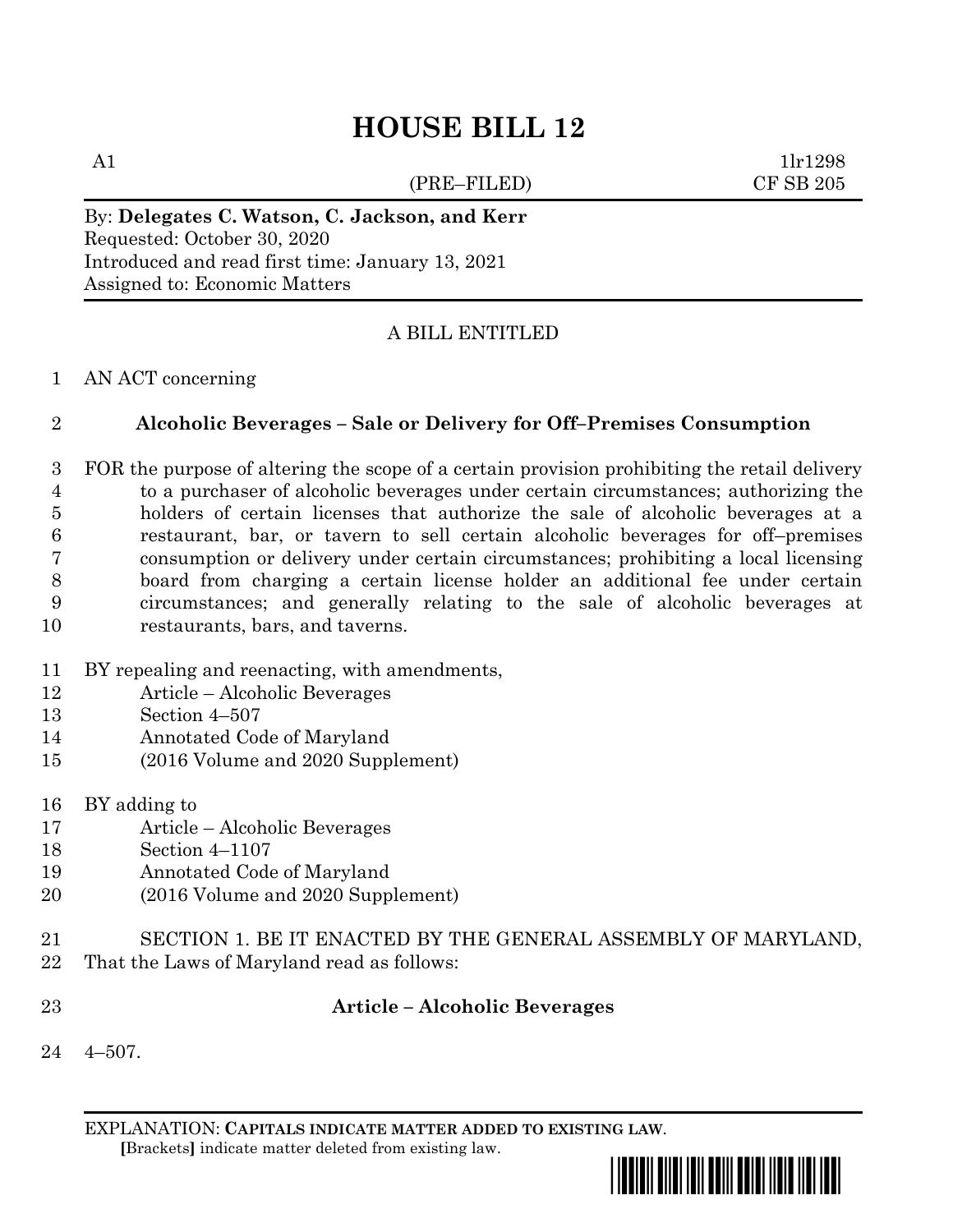**HOUSE BILL 12** (a) This section does not apply to: (1) the delivery of wine from a direct wine shipper to a consumer using a common carrier in accordance with Title 2, Subtitle 1, Part V of this article; **[**or**]** (2) the holder of a common carrier permit in the course of delivering directly shipped wine in accordance with Title 2, Subtitle 1, Part V of this article**; OR (3) THE DELIVERY OF ALCOHOLIC BEVERAGES IN ACCORDANCE WITH § 4–1107 OF THIS TITLE**. (b) Retail delivery to a purchaser of alcoholic beverages is prohibited unless: (1) a retail license holder obtains a letter of authorization from the local licensing board to make deliveries; and (2) the delivery is made from the licensed premises by the retail license holder or an employee of the retail license holder. **4–1107. (A) (1) THIS SUBSECTION APPLIES ONLY TO A LICENSE THAT AUTHORIZES THE SALE OF ALCOHOLIC BEVERAGES FOR ON–PREMISES CONSUMPTION ONLY AT A RESTAURANT, BAR, OR TAVERN. (2) A LICENSE HOLDER UNDER THIS SUBSECTION MAY SELL ANY ALCOHOLIC BEVERAGES AUTHORIZED UNDER ITS LICENSE, INCLUDING, IF AUTHORIZED, A MIXED DRINK OR COCKTAIL, IN A SEALED OR CLOSED CONTAINER FOR OFF–PREMISES CONSUMPTION OR DELIVERY IF: (I) THE ALCOHOLIC BEVERAGE IS PURCHASED ALONG WITH PREPARED FOOD OTHER THAN PREPACKAGED SNACKS; (II) THE INDIVIDUAL PURCHASING THE ALCOHOLIC BEVERAGE: 1. IS AT LEAST 21 YEARS OF AGE; 2. PROVIDES VALID IDENTIFICATION AS PROOF OF AGE; AND 3. IF THE SALE IS FOR DELIVERY, PROVIDES ANY DOCUMENTATION THAT THE LOCAL LICENSING BOARD REQUIRES; (III) THE LICENSE HOLDER HAS REGISTERED AND RECEIVED**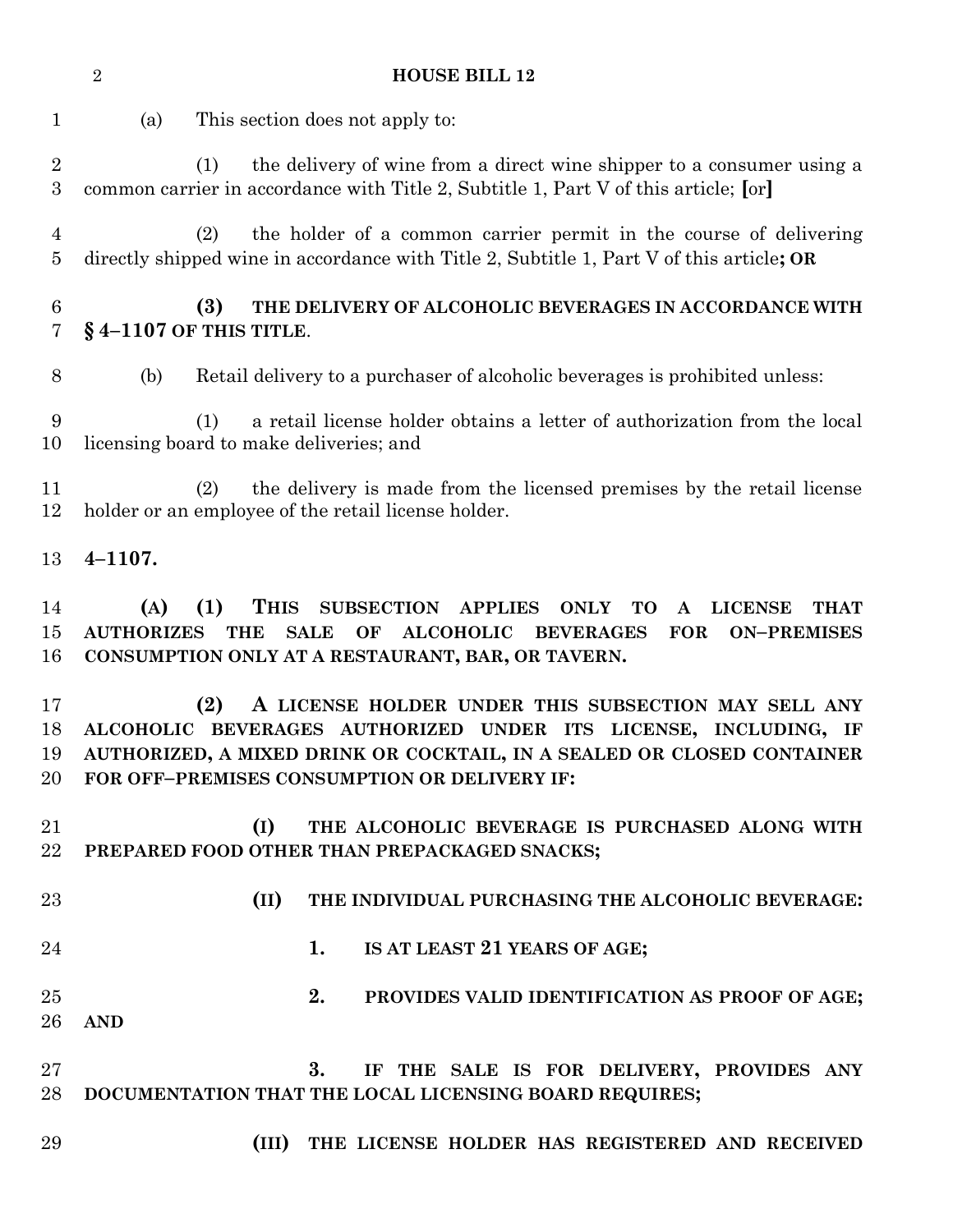#### **HOUSE BILL 12** 3

 **WRITTEN AUTHORIZATION FROM THE LOCAL LIQUOR LICENSING BOARD TO SELL ALCOHOLIC BEVERAGES AUTHORIZED UNDER ITS LICENSE FOR OFF–PREMISES CONSUMPTION OR DELIVERY; (IV) EACH ALCOHOLIC BEVERAGE SOLD FOR OFF–PREMISES CONSUMPTION OR DELIVERY IS: 1. PROVIDED IN THE MANUFACTURER'S ORIGINAL SEALED CONTAINER OR IN A CONTAINER CLOSED WITH A CAP, CORK, SEAL, OR LID WITH NO HOLES FOR STRAWS OR SIPPING; AND 2. SOLD OR DELIVERED NOT LATER THAN 11 P.M.; (V) THE DELIVERY OF AN ALCOHOLIC BEVERAGE IS MADE FROM THE LICENSED PREMISES BY THE LICENSE HOLDER OR THE HOLDER'S EMPLOYEE TO THE INDIVIDUAL PURCHASING THE ALCOHOLIC BEVERAGE; AND (VI) THE ALCOHOLIC BEVERAGE IS NOT DELIVERED TO: 1. ANOTHER PREMISES LICENSED TO SELL ALCOHOLIC BEVERAGES; OR 2. AN ADDRESS LOCATED OUTSIDE OF THE LICENSED JURISDICTION. (B) (1) THIS SUBSECTION APPLIES ONLY TO A LICENSE THAT AUTHORIZES THE SALE OF ALCOHOLIC BEVERAGES FOR ON–PREMISES AND OFF–PREMISES CONSUMPTION AT A RESTAURANT, BAR, OR TAVERN. (2) A LICENSE HOLDER UNDER THIS SUBSECTION MAY OBTAIN A PERMIT FROM THE LOCAL LICENSING BOARD THAT AUTHORIZES THE HOLDER TO SELL A MIXED DRINK OR COCKTAIL IN A SEALED OR CLOSED CONTAINER FOR OFF–PREMISES CONSUMPTION OR DELIVERY IF: (I) THE MIXED DRINK OR COCKTAIL IS PURCHASED ALONG WITH PREPARED FOOD OTHER THAN PREPACKAGED SNACKS; (II) THE INDIVIDUAL PURCHASING THE MIXED DRINK OR COCKTAIL: 1. IS AT LEAST 21 YEARS OF AGE; 2. PROVIDES VALID IDENTIFICATION AS PROOF OF AGE;**